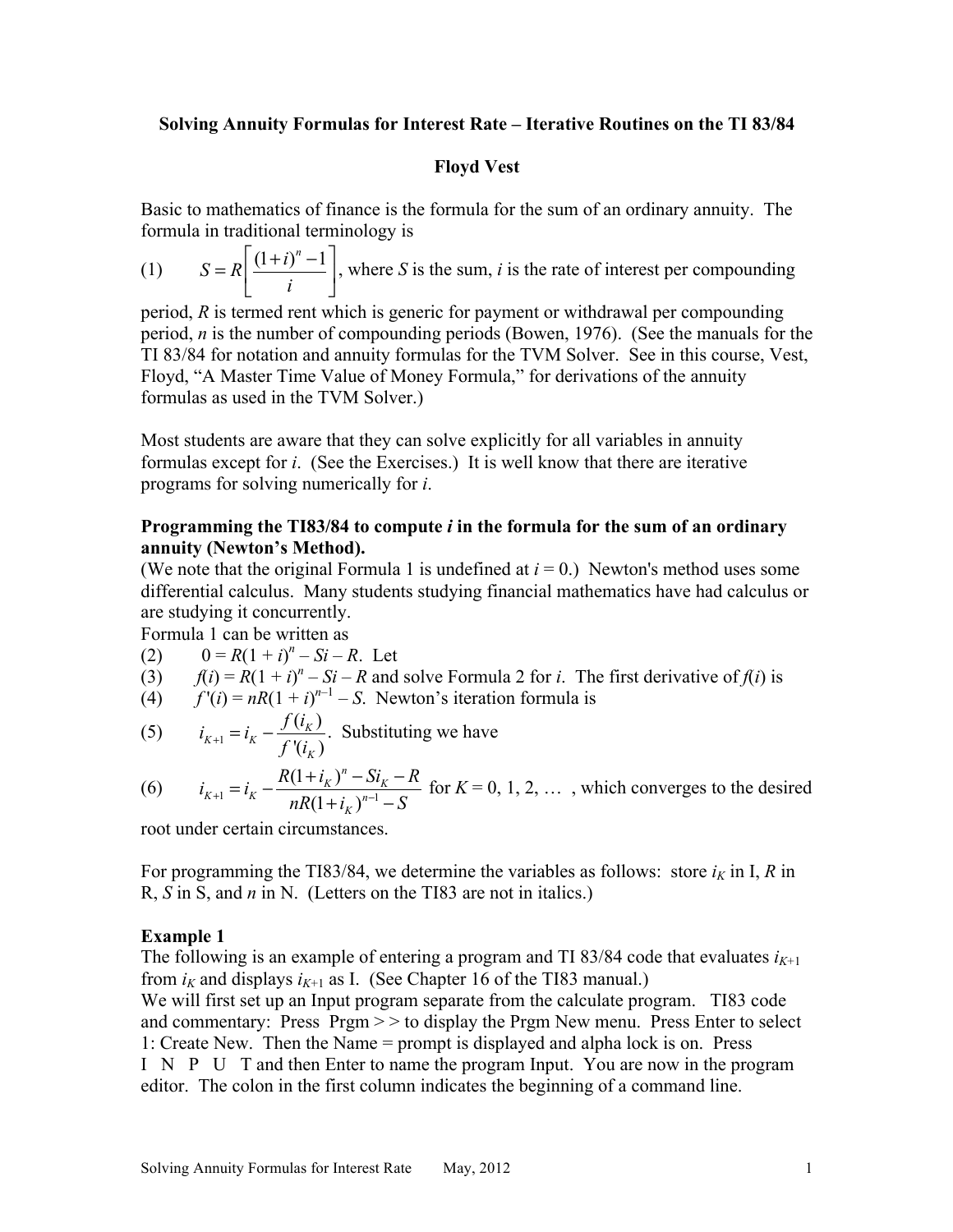Press Prgm > 2 to select 2: Prompt from the I/O menu. Prompt appears on the command line. Press Alpha R , Alpha S , Alpha N , and Alpha I for the first estimate and subsequent estimates for  $i_K$ ,  $K = 0, 1, 2, \ldots$  Press Enter.

To enter the calculating program: TI83/84 code and commentary: Press Prgm  $>$  > to display the Prgm New menu. Press Enter to select : 1Create New. Then the Name  $=$  prompt appears, and alpha lock is on. Write  $C \cap A$  L C Enter to name the program CALC.

Press Prgm > 3 to select 3:Disp from the Prgm I/O menu. Disp appears on the command line. Press Alpha I Enter to set the program to display  $i_K$ .

Write the following code to enter the expression  $i_k - \frac{f(i_k)}{f(i_k)} = i_{k+1}$  $'(i_{\kappa})$  $K - \frac{J(V_K)}{V(K)} = i_K$ *K*  $i_K - \frac{f(i_K)}{f'(i_K)} = i_{K+1}$  and store  $i_{K+1}$  in I. Precede each letter with Alpha. Press  $I - ( (R \times (1 + I)) \wedge N S \times I - R$  ) ÷ (  $N \times R \times (1 + I) \wedge (N - 1)$  $- S$  )  $) \rightarrow I$ .

Press  $2<sup>nd</sup>$  Quit for the home screen. Press Clear to clear the home screen. Press Prgm to display the Prgm Exec menu. You may see 1:Input. Press Enter to paste Prgm Input to the cursor. Press Enter to execute the program. You will see  $R = ?$ . Write 100 Enter. For  $S = ?$ , write 3350.29 Enter. For  $N = ?$ , write 30 Enter. For  $I = ?$  write .01 Enter for the first estimate  $i_0$ .

To run the program Calc with these inputs, press Prgm 2 Enter for Calc. Press Enter you will see .01 for  $i_0$  and .0080374325 for  $i_1$ .

Again press Prgm 2 Enter for  $i_2$  = .00753607. Again press Prgm 2 Enter for  $i_3 = .00750011803$ . Again press Prgm 2 Enter for  $i_4 = .00074999963$ . Within the capabilities of the calculator and the program, the convergence to .0075 is complete. (See the Exercises for a word problem and formula with these inputs. See the Exercises for using the TI83/84 TVM Solver for this example.)

This particular program has been written so that the user can participate in the iteration and watch the sequence of estimates converge. It is the task of Calculus to derive Newton's Formula and prove the convergence of the sequence. It is the task of a course in numerical methods to investigate conditions for convergence to selected roots, convergence tests, and more efficient and general programs such as those in the TI83/84 TVM Solver.

### **Investigating** *f(i***) (Formula 3) for possible nonnegative roots**

Examination of  $f(i) = 0$  reveals a root at  $i = 0$ . Descartes Rule of Signs indicates that there is only one positive root. This information suggest a graphing window of  $Xmin = -.002$ ,  $Xmax = .01$ ,  $Xsel = .001$ ,  $Ymin = -1$ ,  $Ymax = 2$ ,  $Ysel = 1$ . Trace suggests the root of 0.0075, which we have calculated. The graph indicates a relative minimum at about  $0.0075/2 = 0.00375$ , actually at  $0.0038153$ . To experiment with the results of a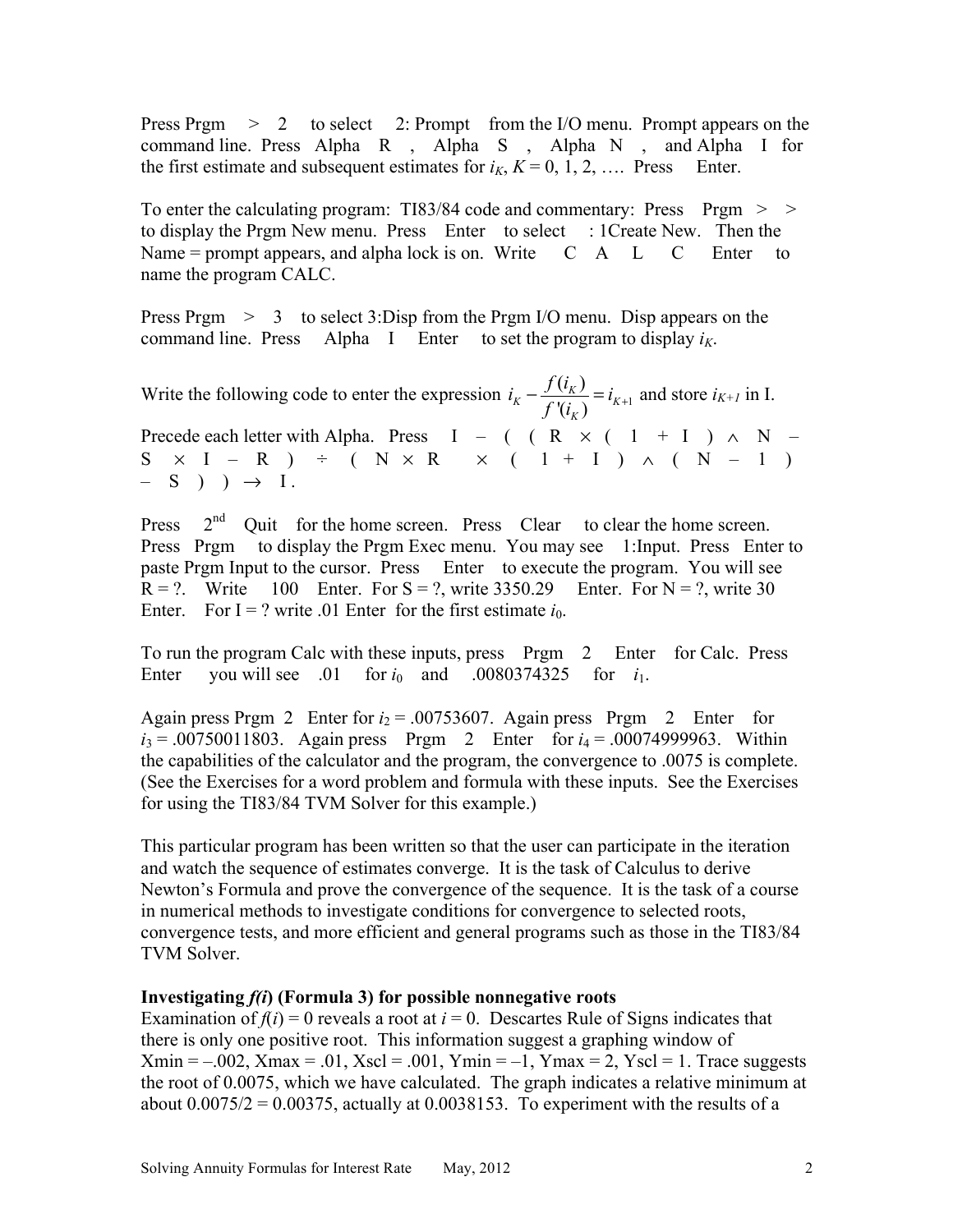choice of a first estimate, try *i*<sup>0</sup> as 0.0025 to the left of the relative minimum *i* value, and run the two programs. You will see a convergence to the zero root. Later courses will address the topic of the choice of the first estimate. Try *i*<sup>0</sup> as 0.005 on the other side of the relative minimum *i* value. You will see slower convergence to 0.0075. A better understanding of Newton's Formula would predict these results.

# **Programming to compute interest rate in the formula for the present value of an ordinary annuity (Fixed Point Method)**

We present the formula in the following notation:

(7) 
$$
A = M \left[ \frac{1 - (1 + R)^{-N}}{R} \right]
$$
, where *A* is the present value, *M* is the rent or payment at

the end of each compounding period, *R* is the interest rate per compounding period, and *N* is the number of compounding periods. Manipulating the formula gives  $RA = M[I - (1 + R)^{-N}]$  and  $(AR - M)(1 + RI^N + M = 0)$ . If we let  $X = 1 + R$  for  $R > 0$ , then  $X^N (AX - A - M) + M = 0$  and

(8) 
$$
1 + \frac{M}{A} (1 - X^{-N}) = X
$$
. Therefore *X* is a fixed point of

(8.1) 
$$
f(X) = 1 + \frac{M}{A} (1 - X^{-N})
$$
 where  $X > 1$ .

For the fixed point method,  $X_{K+1} = f(X_K)$  converges to the desired root of  $f(X) = X$  under certain conditions. The following theorem states more precisely the conditions for this convergence.

**Theorem**: Assume a function *f* defined on a closed interval *J*, and *f* maps *J* into itself. If *f* is differentiable on *J* and  $|f(X)| \leq k$  for all *X* in *J* for some nonnegative constant  $k < 1$ , then *f* has exactly one fixed point in *J*. Furthermore, its value may be determined by first choosing any point  $X_0$  in *J*, and then generating the sequence  $X_1, X_2, ...$  by letting  $X_{K+1} = f(X_K)$  for  $K = 0, 1, 2, \ldots$ . This sequence will converge to the fixed point (Conte and deBoor 1980, p. 90).

### **Example 2**

To solve numerically Formula 7 and Formula 8 for  $X = 1 + R$  we set up the programs INPUTA and CALCA. To setup INPUTA, press  $P$ rgm  $> 0$  to display the PrgmNew menu. Press Enter to select 1:CreatNew. Then the Name= prompt is displayed and alpha lock is on. Press  $I \ N P U T A$  and then Enter to name the program. You are now in the program editor. Press Prgm  $> 2$  to select 2:Promt from the I/O menu. Promt appears on the command line. Press Alpha A , Alpha M , Alpha N , and X for  $X_0$  and successive estimates which will converge to the desired root. Press Enter.

To setup program CALCA, Prgm  $>$  > Enter to get Create New. For Name =, write in C A L C A Enter. Prgm  $> 3$ . You see Disp. Write X Enter. Then write the iteration formula  $1 + ($  Alpha M  $\div$  Alpha A ) (  $1 - X$  $\wedge$  (-) Alpha N )  $\rightarrow$  X. Press  $2^{nd}$  Quit and clear the home screen.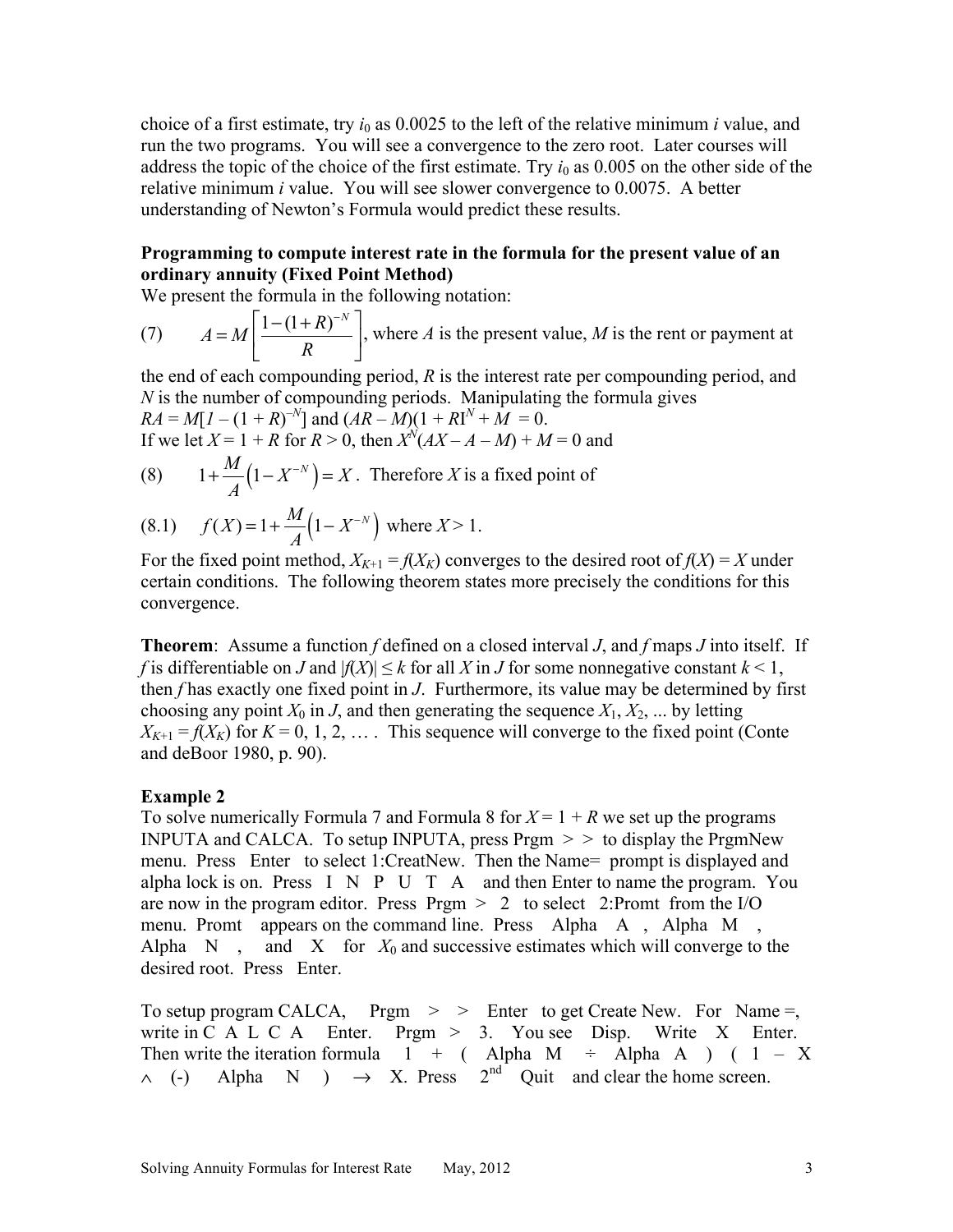To run the programs, Prgm Select PrgmExec. Select InputA. Enter  $A = 50000$ ,  $M = 1660.72$ ,  $N = 36$ ,  $X = 1.2$  for the first estimate. Enter Prgm Select CALCA Enter Enter Enter ... You see gradual convergence to the desired X  $= 1.01$  for R = .01. (See the Exercises for a problem with this input data and solution.) (This program converges slowly. For an accelerator formula, see Conte and deBoor 1980, p. 98).

#### **Investigating a present value formula for possible roots**

We consider a simpler example that is more manageable on the TI83/84 grapher.

(9) 
$$
1.833 = 1 \left[ \frac{1 - (1 + x)^{-2}}{x} \right], x \neq 0, \text{ and graph } g(x) = -(1 + x)^{-2} - 1.833x + 1. \text{ Use the}
$$

Window: Xmin=-2, Xmax=2, Xscl=1, Ymin=-10, Ymax=10, Yscl=1. You get an interesting graph of  $g(x)$  with roots 0, 0.06, -1.515, and asymptotes  $x = -1$  and  $g(x) = 1.833x + 1$ , and a relative maximum between 0 and 0.06. Although  $g(x)$  could be considered defined at zero, giving another root of 0, Formula 9 is not. Again, without a careful choice of the first estimate, the program might give unexpected results.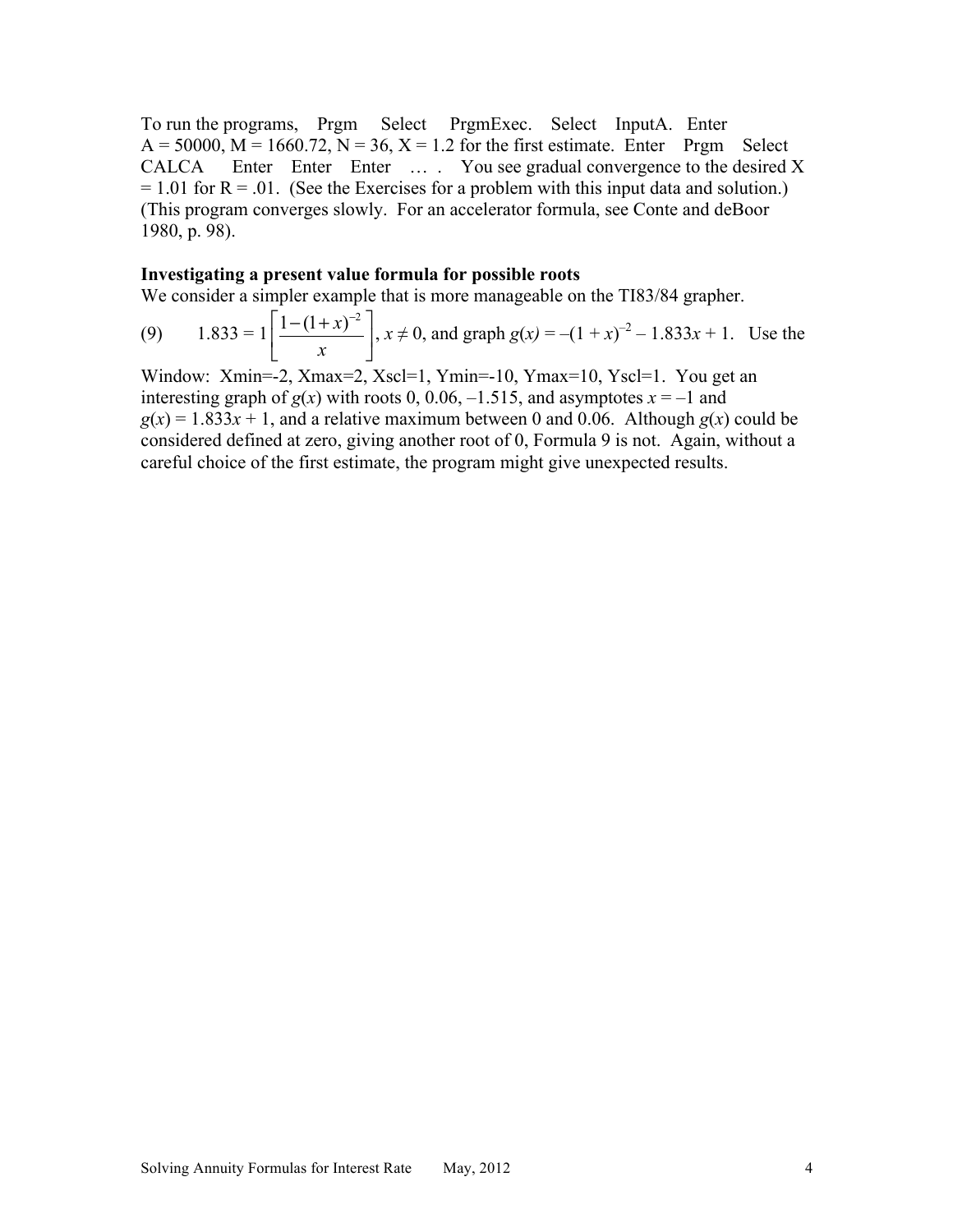# **Exercises**

1. Read the theory before Example 1 and do the programming steps and run the programs. Report your device and some of your results. Run program Calc again with a different first estimate such as 0.009. Report the results.

2. Read the theory before Example 2 and do the programming steps and run the programs. Report your device and some of your results. Run program CalcA again with a different first estimate such as 1.1 for X. Report the results for X and R.

3. For the inputs for Formula 1, we give the following word problem. A person was depositing \$100 at the end of each month in a savings account to pay a debt due in 30 months of \$3350.29. What was the monthly and annual interest rate? Substitute into Formula 1 and solve for *i*. Report your method of solving and the answer in monthly and annual terms. Try the TVM Solver on the TI83/84.

4. Make up and solve a word problem for the input for the program InputA. Substitute in Formula 7. Report you method of solving and the answer in monthly and annual terms.

5. See if you can squeeze a revision of Programs Input and Calc into an inexpensive scientific calculator with a programming feature. Give the name of the calculator, the price of the calculator, your program code, and the results of the iterations.

6. Use a Newton's Method program to solve for the positive root *x* in this word problem. An amount of \$105.97 is saved at the end of each month for 36 months to get \$3938.22. What is  $i =$  the monthly rate? What is the annual rate? Report your experience – point of convergence, first estimate, number of iterations, program code, and calculator. Report any insights you have into Newton's Method. Report a generalization of your method of calculating the first derivative.

7. Use a Fixed Point Method program for solving Formula 9. Use  $X_0 = 1 + x = 1.1$ . Try other values and see what happens.

8. Report your success in graphing Formula 7 with the inputs in program InputA, in the form  $g(R) = -1660.72(1 + R)^{-36} - 50000R + 1660.72$ . Try different windows, Zoom, and Trace. Report your device and what information you manage to get from the effort. See if the TVM Solver can calculate the root.

9. (a) For  $f(x) = (1 + x)^N - 3.4725x - 1$  give an annuity formula. Make a word problem for a practical value of *N* and solve it.

(b) Investigate the graph and roots of  $f(x) = 0$  for  $N = 2, 3, 4, 5$ . What does Descartes Rule of Signs say about roots? What does the TVM Solver report about roots? Estimate the positive and negative roots. Report your results and generalizations.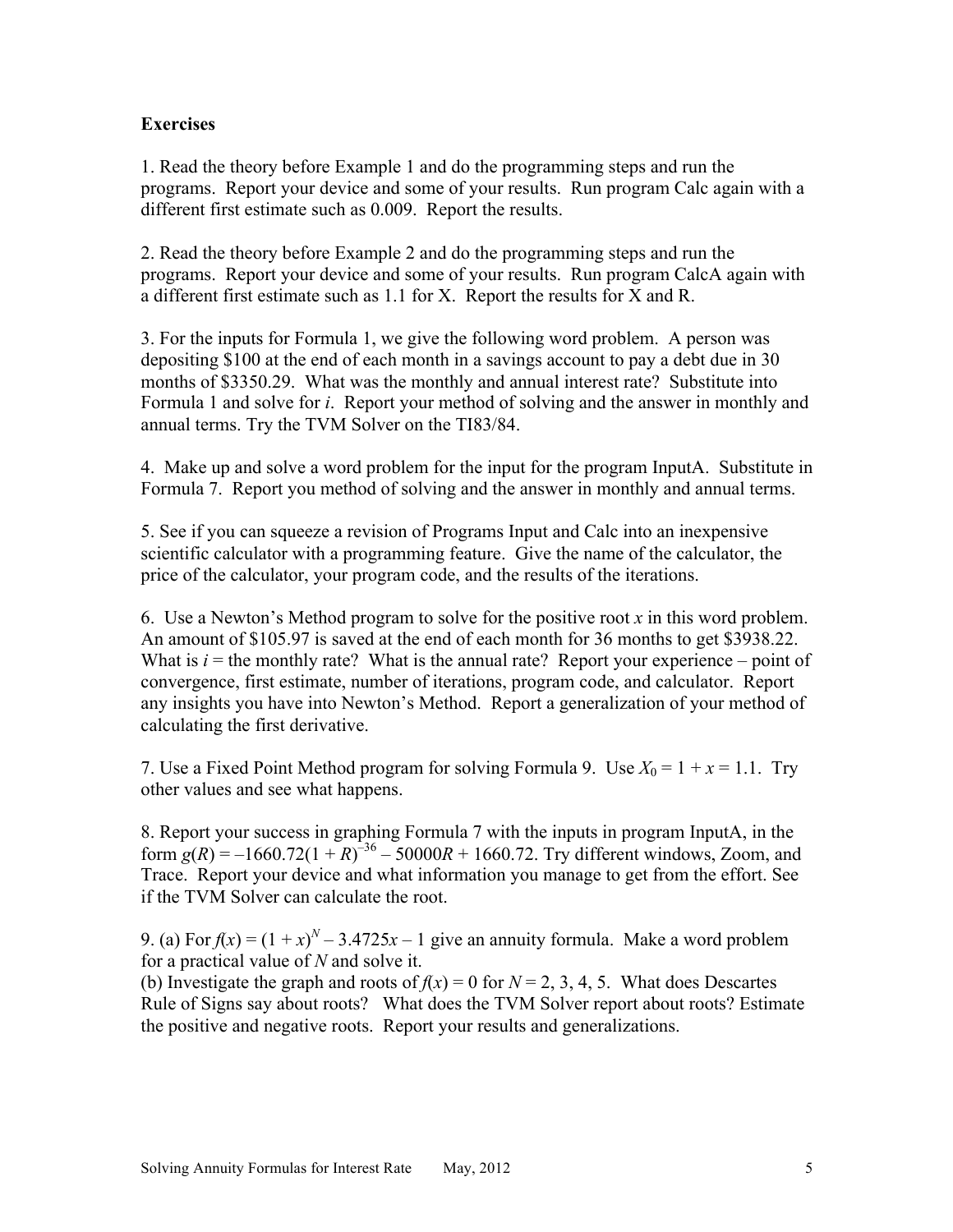10. For Formula 9, devise a guess and check method for solving for a positive root. Use bisection – averaging estimates from opposite side of the root to acquire a next estimate. Devise a notation and write out the steps and tests.

11. (a) Solve this two-step word problem. Write the formulas and draw timelines. A person owes \$5000 in 36 months. He has \$1000 to deposit at 2% compounded monthly to pay part of it. How much should he save at the end of each month in the account to pay the rest?

(b) Write and solve your own two-step word problem. See how creative and varied you can be.

(c) Appoint a class committee to check the problems and their answers. Collect the problems for an exercise for the next financial mathematics class.

12. Solve Formulas 1 and 7 explicitly for the variables.

13. (a) Write Formula 7 in terms of  $X = 1 + R$ . For what value of X is Formula 7 undefined?

(b) Write formula 8.1 for *M* = 1660.72, *A* = 50,000, *N* = 36. What is *f*(1.01)?

(c) Graph *f*(*X*) with these given values of *M, A*, and *N*. Use Window: 0, 2, .1, -.5, 1.5, .1.

(d) Press TRACE and track the curve. What does *f*(*X*) approach as *X* gets larger? Type 1.01 Enter What do you get?

(e) Use the calculator while in Trace with  $2<sup>nd</sup>$  Calc dy/dx to calculate the slope of the curve at points close to 0.91, 1, 1.01, 1.02, 1.1. Then calculate the angle of inclination from the *x*-axis of the tangent line to the curve in degrees for each point. Record the values *X*, *Y*,  $dy/dx$ , and  $\tan^{-1}(dy/dx)$ .

(f) What is the fixed point for  $f(X)$ ?

(g) Estimate slope at  $X = 0.91$  by

 $slope = \frac{rise}{run} = \frac{f(x + \Delta x) - f(x)}{\Delta x}$ with  $\Delta x = 0.001$ . (i) For what value of *X* is  $f(X) = 0$ ?

15. Make up a Newton's Method program with InputB and CalcB to solve the present value of an ordinary annuity Formula 7. Follow steps (2), (3), (4), and (5) to set up the iteration formula. The first derivative,  $f'(R) = (-M)(-N)(1 + R)^{-N-1} - A$ . Make up a test problem where all variables are known, with  $0 \le R \le 1$ , to test the program.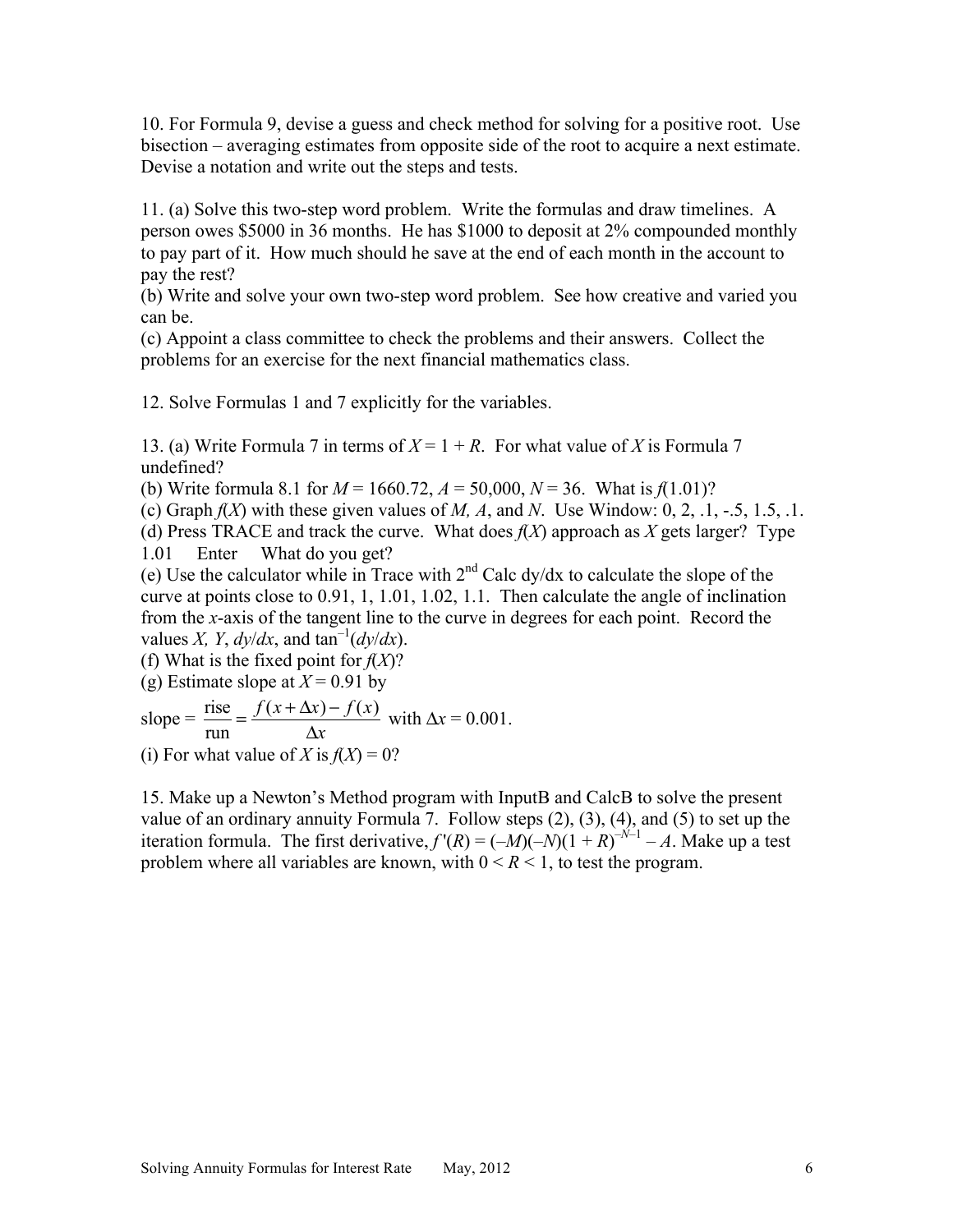### **Side Bar Notes**

For many years, unknowns in financial mathematics formulas were found by using as many as four tables that were inadequate for many applications (Bowen, 1976). Interpolation between table values was often done by hand calculations. In some of the major financial literature, it is still stated that annuity formulas are solved for interest rate by simple guess and check.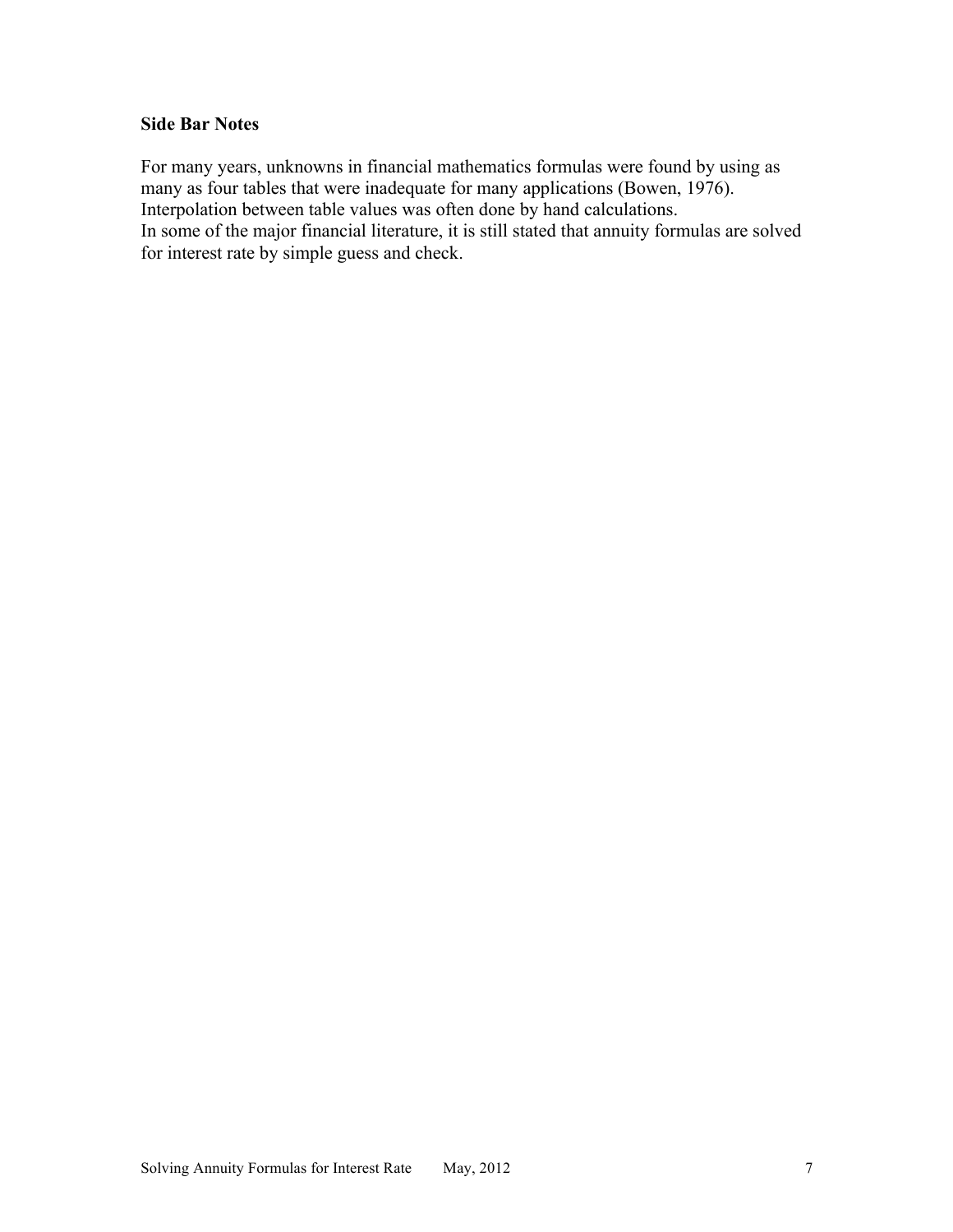## **References**

Vest, Floyd, "Computerized Business Calculus Using Calculators, Examples from Mathematics of Finance," *Journal of Computers in Mathematics and Science Teaching*, Vol. 10(4) Summer 1991. (The current article is an adaptation from the 1991 article. The author found it difficult to acquire a pdf copy and permission from the print editor and from electronic resources.)

Conte, S. D. and C. deBoor, *Elementary Numerical Analysis*, Third Edition, McGraw-Hill, 1980.

Bowen, E. K., *Mathematics with Applications in Management and Economics*, Fourth Edition, Richard D. Erwin, 1976.

Texas Instruments, *TI-83 Graphing Calculator Guidebook*, 1996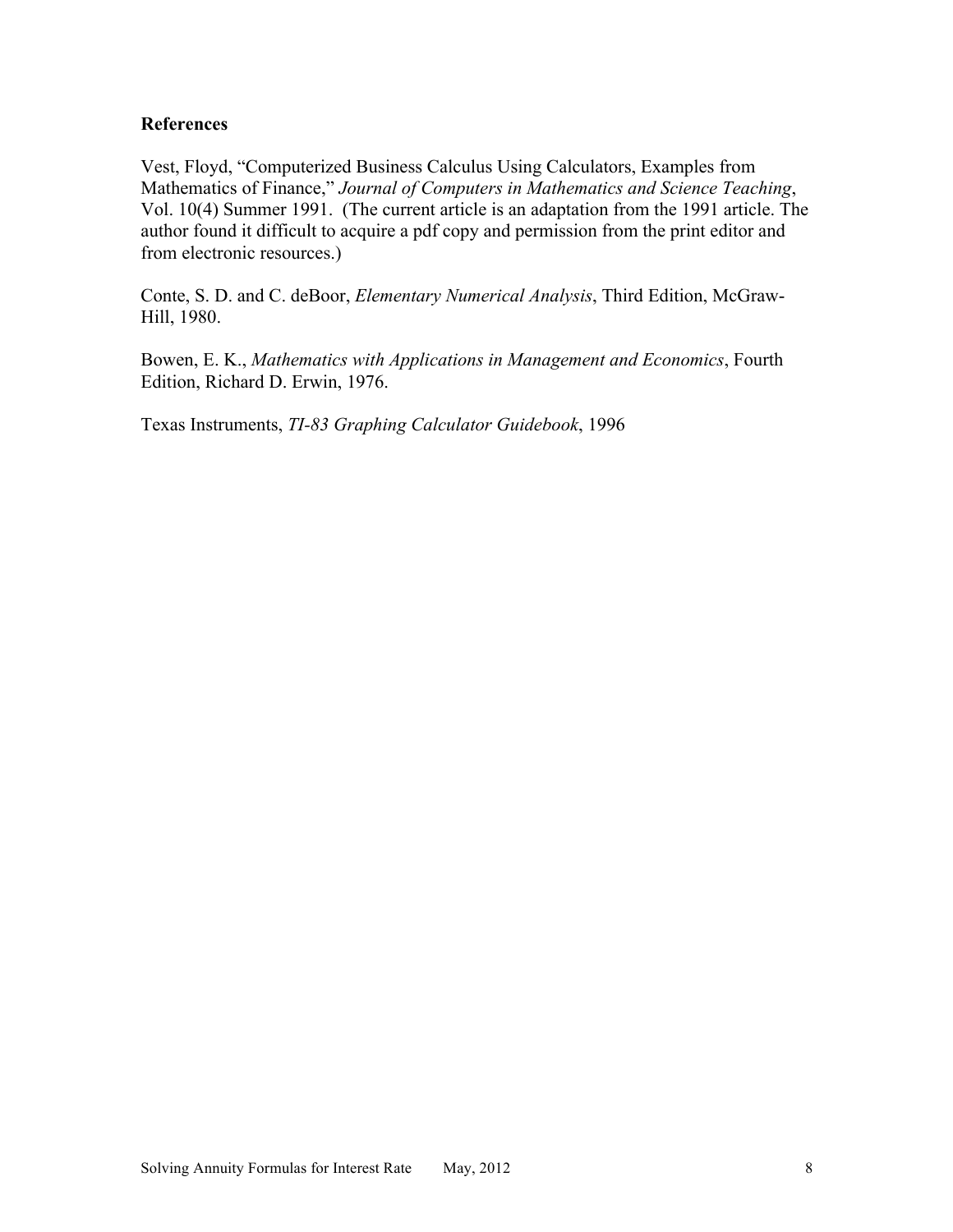#### **Answers to Exercises**

|                            | 9. (a) $3.4725 = \frac{(1+i)^N - 1}{i}$ .      |                             |                              |
|----------------------------|------------------------------------------------|-----------------------------|------------------------------|
| (b)<br>$\overline{N}$<br>2 | Descartes Rule<br>1 pos. root<br>No neg. roots | <b>TVM Solver</b><br>1.4725 | Roots                        |
| 3                          | 1 neg. root<br>1 pos. root                     | 0.15                        | $0.15$ and approx. $-3.15$   |
| $\overline{4}$             | 1 neg. root<br>No pos. roots                   | $-0.09362$                  |                              |
| 5                          | 2 neg. roots or none<br>No pos. roots          | $-0.1834$                   | $-0.1834$ and approx. $-2.5$ |

Exercise: Describe the investment results given by the roots for  $N = 2$ , 3, and 4. Can you make the TVM Solver report a root of zero? Graph this  $f(x)$  for  $f(x) = 0$ . What does Descartes Rule of Signs say?

Note: In this formula there is always a zero root. When *N* is odd, there is a relative minimum point and a relative maximum point. When *N* is even, there is only a relative minimum point. This could be predicted by calculus. This determines the number of roots.

11. (a) 
$$
1000\left(1+\frac{0.02}{12}\right)^{36} = $1061.78
$$
.  $5000 - 1061.78 = $3938.22$ .  
\n $3938.22 = R\left[\frac{\left(1+\frac{0.02}{12}\right)^{36} - 1}{\frac{0.02}{12}}\right]$ .  $R = $106.24$  per month saved.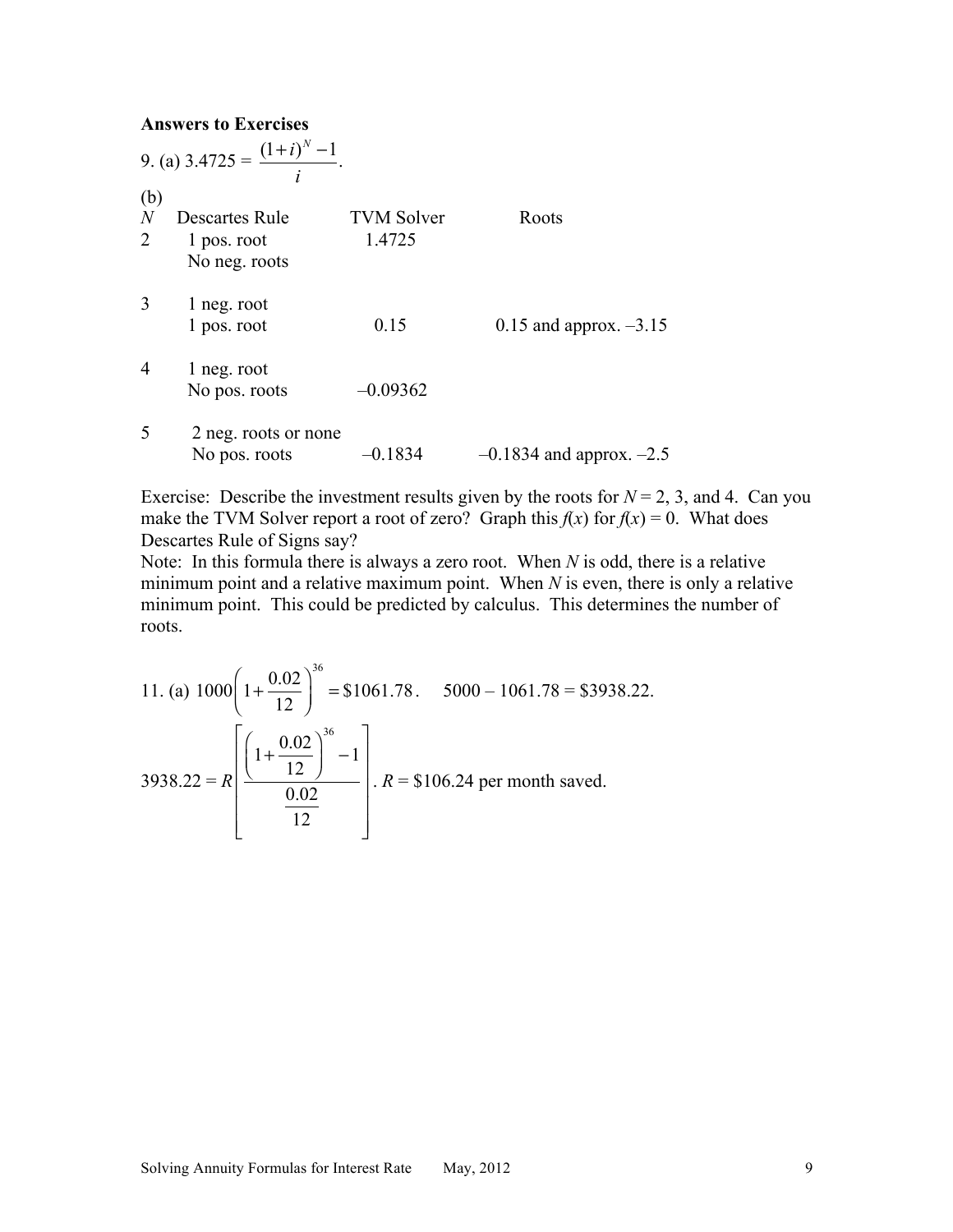13. (a) 
$$
A = M \left[ \frac{1 - X^{-N}}{X - 1} \right]
$$
 Formula 7 is undefined at  $X = 1$ .  
\n(b)  $f(X) = 1 + \frac{1660.72}{50000} (1 - X^{-36}) = 1 + 0.0332144 (1 - X^{-36})$ .  $f(1.01) = 1.01$ .

(d)  $f(X)$  approaches 1.0332144 as *X* continues larger than 1.01.

(e) Some values are:

| ∡⊾                                        | 0.91          |              | .01          | 1.02         |                       | . . <u>.</u> |
|-------------------------------------------|---------------|--------------|--------------|--------------|-----------------------|--------------|
| f(X)                                      | 0.0427559     |              | $1.01\,$     | .069258      | .0321283              | 0321399      |
| slope                                     | 39.18         | .1957        | 0.827        | 0.575        | 0.035                 | 0.0014       |
| $\int d\mathbf{v}/d\mathbf{x}$<br>$tan^-$ | $88.53^\circ$ | $50^{\circ}$ | $39.6^\circ$ | $29.9^\circ$ | $\mathcal{D}^{\circ}$ | $0.08^\circ$ |

(In solving for interest rate  $> 0$ , we are limiting the program to  $X > 1$ .)

(f) For  $X > 1$ , the fixed point of  $f(X)$  is at  $X = 1.01$ , since  $f(1.01) = 1.01$ .

 $(g)$  rise run  $=$  38.3973. tan<sup>-1</sup>(38.3973) = 88.5°.

(i)  $f(X) = 0$  at  $X = 0.9081$ .